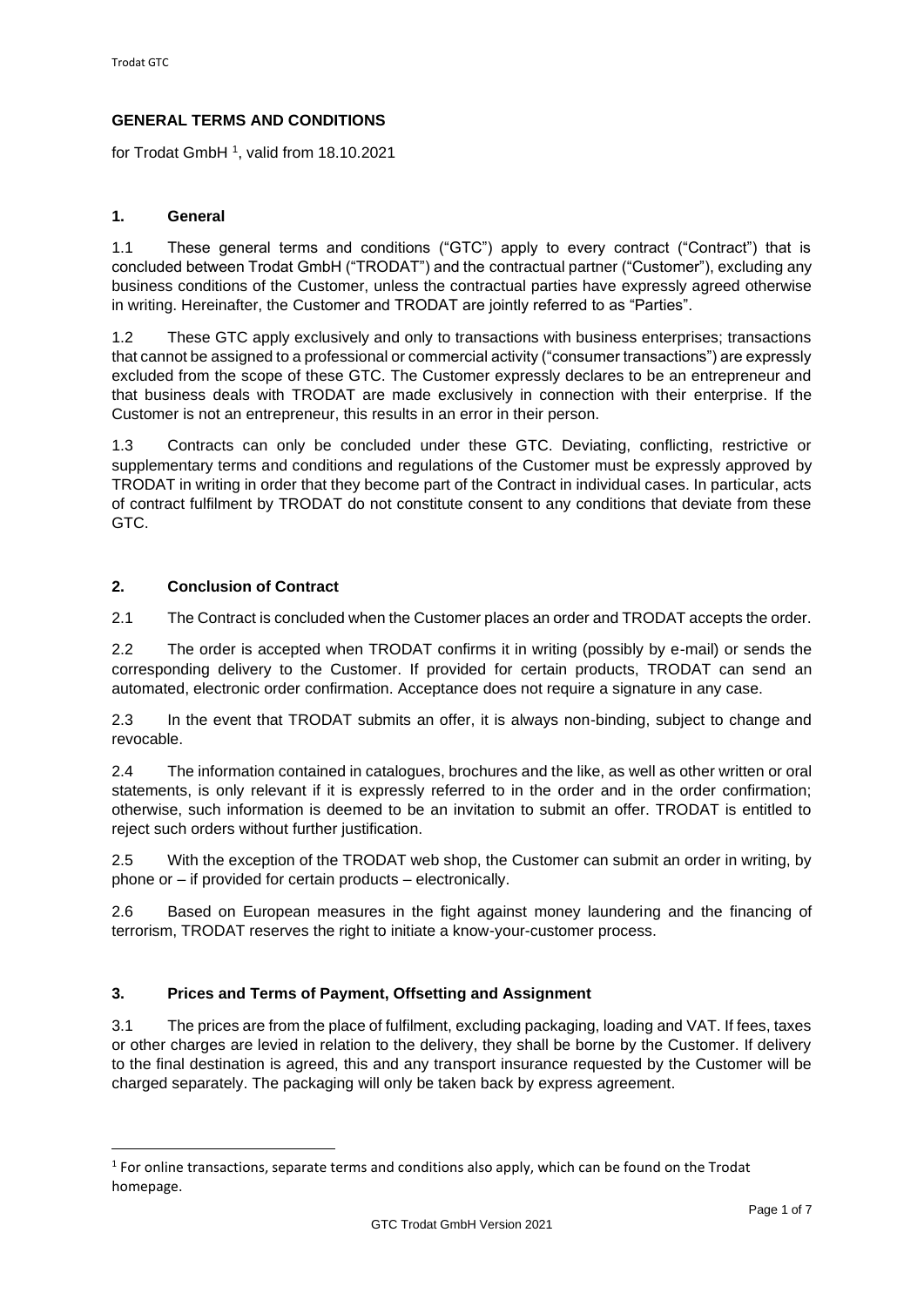3.2 Unless expressly agreed otherwise in writing, payment must be made within 7 (seven) days of the invoice date, exempt from charges and without deduction. TRODAT is also entitled to make the acceptance of an order dependent on the provision of a security deposit or advance payment (e.g. deposit, down payment, bank guarantee, etc.), in particular, but not exclusively, if TRODAT becomes aware of circumstances relating to the Customer's economic situation, by which TRODAT doesn't or no longer appear to be sufficiently secured for the fulfilment of its claims, or if the Customer is in default of payment.

3.3 In order to settle the invoice, payments must be made by bank transfer to the specified TRODAT bank account or – if provided for certain products – by credit card.

3.4 If payment in instalments is agreed, the entire outstanding amount will be due if even one instalment is not paid.

3.5 If a payment term is exceeded, the Customer is in default without the need for a special notification from TRODAT. Unless expressly agreed otherwise in writing, the Customer must pay default interest of 12% in the event of default in payment of amounts due. EUR 40.00 will be charged for the first reminder. The extrajudicial dunning and collection charges including the involvement of a legal advisor or a debt collection agency must be borne by the Customer.

3.6 In the event that the Customer is in default of payment, TRODAT is entitled, even after accepting the order and without setting a grace period, to refuse the agreed (partial) service or the (partial) delivery until full payment has been made.

3.7 The enforcement of counterclaims by offsetting or by exercising rights of retention by the Customer is excluded, unless the counterclaim has been legally established or is expressly recognised by TRODAT.

3.8 Under no circumstances is the Customer authorised to assign a claim to which the Customer is entitled against TRODAT to a third party.

# **4. Transfer of Risk and Place of Fulfilment**

4.1 Shipping is always at the expense and risk of the Customer (FCA Freilinger Straße 99, A-4614 Marchtrenk, Incoterms 2020).

4.2 Use and risk are transferred to the Customer when the delivery is dispatched from the place of fulfilment. This also applies if it is a partial delivery, if the delivery takes place as part of an assembly or if the transport is carried out or organised and managed by TRODAT.

4.3 The place of fulfilment for delivery and payment is TRODAT's place of business, even if the handover takes place at a different location as agreed.

# **5. Delivery, Delay in Acceptance and Delivery**

5.1 As a special customer service, TRODAT offers to organise the transport on behalf of the Customer, at the Customer's expense and risk. Unless otherwise agreed in detail, the delivery and mode of delivery take place exclusively at the discretion of TRODAT.

5.2 TRODAT shall only bear the costs of transport packaging. Additional costs, such as insurance costs, special packaging, additional costs for individual shipments, freight, etc., are exclusively borne by the Customer.

5.3 The agreed delivery period begins on the date of the written or electronic order confirmation by TRODAT. However, it is suspended while and until all details of the execution are clarified (e.g. all commercial and technical questions, provision of the necessary official certificates or approvals by the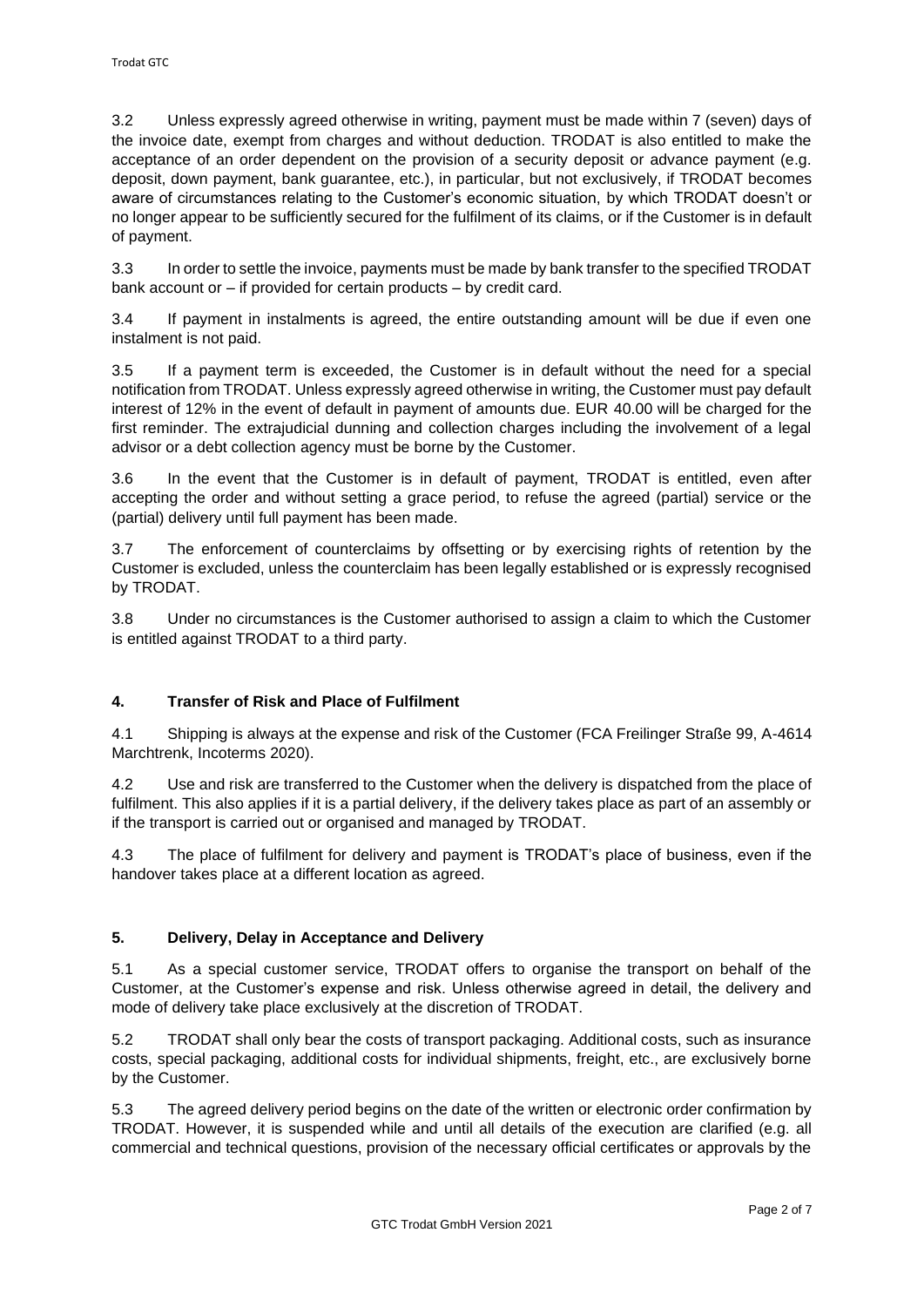Customer, payment of an agreed deposit or advance payment) or, in the case of finishing measures to be carried out by TRODAT, until the fault-free primary material arrives.

5.4 The delivery deadline is deemed to have been met with the timely notification of readiness for shipment. Goods ready for delivery must be picked up immediately. Delivery periods and dates are always subject to change due to possible bottlenecks in production capacities or – carefully selected – upstream suppliers.

5.5 If unforeseeable circumstances or circumstances independent of the intention of a Party occur, such as all cases of force majeure, which hinder compliance with the agreed delivery period, this shall in any case be extended by the duration of these circumstances; this includes natural disasters, armed conflicts, official interventions and bans, delayed transport and customs clearance, transport damage, shortage of energy and raw materials, labour disputes (in particular strikes and industrial disputes), epidemics, pandemics and the failure of a major supplier that is difficult to replace. The aforementioned circumstances also entitle the delivery period to be extended if they occur with suppliers.

5.6 TRODAT is entitled to make partial and advance deliveries.

5.7 The amount of compensation for any damage to the Customer caused by a delay for which TRODAT is responsible and which has to be specifically proven is limited to 0.5% for each completed week of delay, but not more than 3%, of the value of that part of the overall delivery that cannot be used on time or in accordance with the Contract as a result of the delay.

5.8 If, in the event of a partial delay, a loss of interest does not exist with regard to the entire contract, but only with regard to the remaining part, the Customer cannot withdraw from the entire Contract, but rather reduce their counter-performance in the ratio of the outstanding partial performance to the overall performance.

5.9 Further claims relating to delay are excluded.

5.10 If the shipment is delayed at the Customer's request or due to circumstances for which TRODAT is not responsible, the Customer shall be charged for the costs incurred through storage, beginning one month after notification of readiness for shipment, but at least 1.5% of the invoice amount for storage on the TRODAT premises, for each month or part thereof.

5.11 If the Customer is in default of acceptance or if the Customer violates its duty to cooperate and the Customer is therefore responsible for the circumstances of the delay in delivery, TRODAT is entitled to demand compensation for the damage incurred, including any additional expenses. In this case, the risk of price and performance as well as the risk of accidental loss or accidental deterioration of the object of purchase are already transferred to the Customer when the notification of readiness for shipment is sent by TRODAT.

# **6. Delivery to Third Parties**

6.1 If, within the scope of an order the Customer has placed, the Customer wishs for the delivery in question or parts thereof to be delivered and invoiced to third parties (e.g. customer subsidiary, sales partner, etc.), the Customer is still jointly and severally liable as a contractual partner in addition to the third party. TRODAT is also entitled to separately invoice any additional costs for packaging and transport.

6.2 The Customer must disclose his economic connection to the third party.

6.3 In the event that the goods delivered by TRODAT are transferred or sold to third parties, the Customer cannot transfer rights such as installation, maintenance, etc. without the prior consent of TRODAT.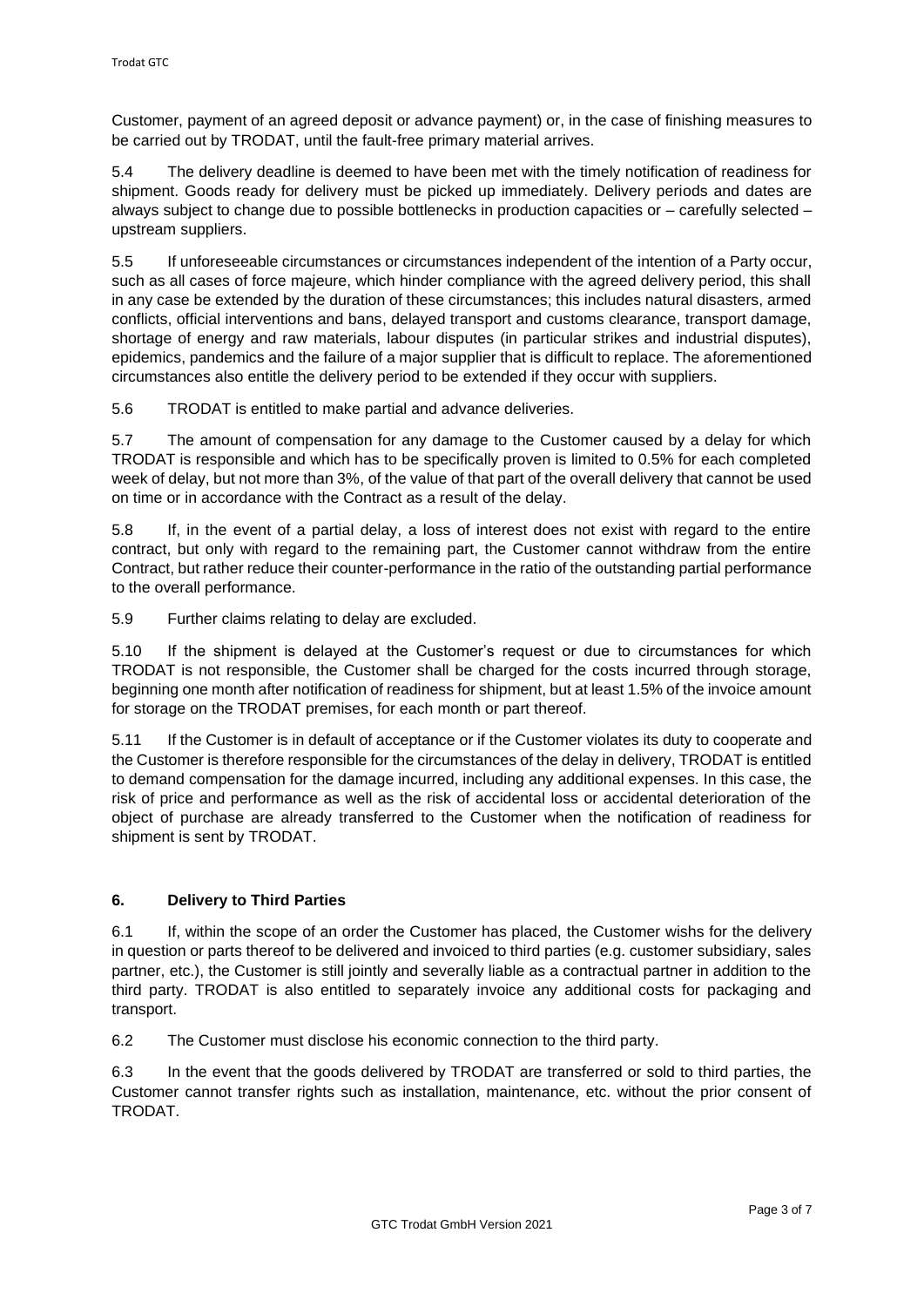# **7. Call Orders**

7.1 In the case of call orders, TRODAT is entitled to procure the material for the entire order and to produce the entire order quantity immediately. Therefore, any change requests by the Customer cannot be taken into account once the order has been placed. In addition, TRODAT has the right to make orders that have not been called up on time due immediately, subject to a grace period of 14 days. Call orders are considered called at the latest one year after the date of the order confirmation.

# **8. Warranty, Notification of Defects**

8.1 TRODAT warrants that the goods are free from material defects, manufacturing or assembly defects at the time of delivery.

8.2 The warranty period is generally 12 months and begins with the transfer of risk. Individual products may be subject to a shorter warranty period.

8.3 No warranty is provided for insignificant defects, regardless of whether they can be remedied or repaired.

8.4 Obvious and hidden defects must be reported as soon as they are detected, but no later than 14 days. Notifications of defects must always be made in writing and must be specified. If the Customer fails to notify us in time, the goods are considered approved.

8.5 The rejected goods must be properly stored and kept available until the matter has been clarified. Alternatively, the rejected goods can be returned at the expense and risk of the Customer after consultation with TRODAT. If the complaint is justified, these costs will be reimbursed by TRODAT. Warranty claims expire six months after written rejection by TRODAT.

8.6 The Customer must always prove that the defect existed at the time of delivery. If there is a defect that is subject to warranty, TRODAT can choose between:

a) repairing the defective goods on the premises;

b) having the defective goods or defective parts returned for the purpose of repair;

- c) replacing the defective parts of the goods;
- d) replacing the defective goods;

e) offering a reasonable price reduction.

8.7 During the warranty period, the Customer is entitled to restoration of the contractual condition free of charge. TRODAT must bear the necessary costs of repair and replacement, in particular shipping, labour and material costs.

8.8 Under no circumstances does TRODAT provide warranty if changes to the goods were made by the Customer or a third party without authorisation. Likewise, in so far and whenever the Customer does not use original parts from TRODAT or parts recommended by TRODAT or verifiably equivalent third-party products, claims for damages of any kind are excluded.

8.9 Furthermore, TRODAT does not warrant and is not liable for any defects and the lack of warranted specifications, features and possible uses if the cause for this lies in the documents and materials made available to TRODAT by the Customer (including, for example, customization specifications).

8.10 The legal presumption of deficiency in § 924 Austrian General Civil Code does not apply. Likewise, the provisions of § 933b Austrian General Civil Code on special recourse are excluded.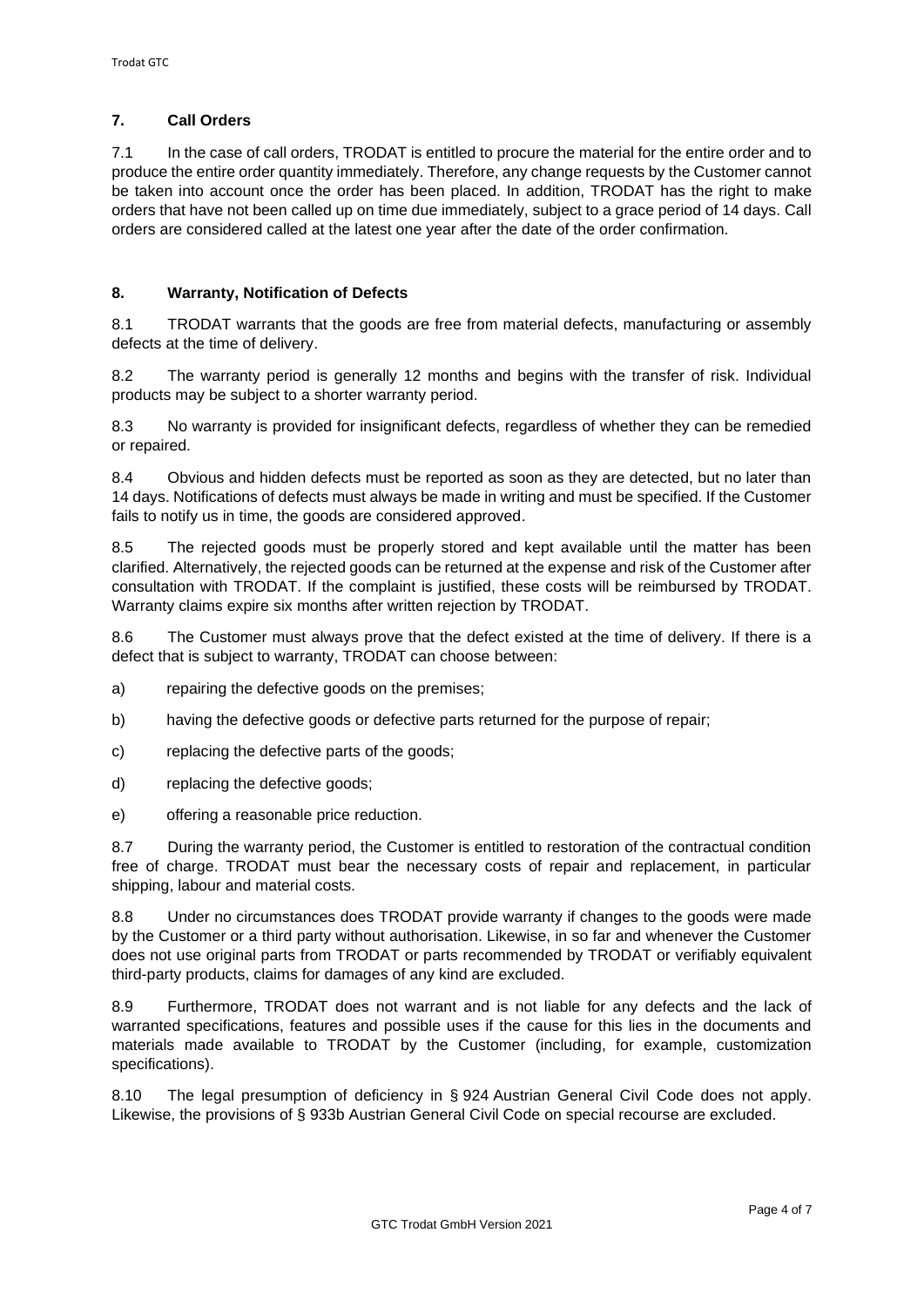## **9. Custom-made Products**

9.1 In the case of custom-made products that are individually made by TRODAT for the Customer, the Customer cannot return or exchange them.

### **10. Compensation and Liability, Limitation of Liability**

10.1 With the exception of personal injury and to the extent permitted by law, TRODAT is only liable for all direct damage incurred by the Customer in connection with the delivery and performance in the event of wilful intent and gross negligence. TRODAT's liability for slight negligence is excluded. The Customer must prove the existence of gross negligence and wilful intent – as far as this is legally permissible. Unless otherwise stipulated by law, TRODAT is only liable up to the amount of the respective delivery or order total.

10.2 In any case, TRODAT's liability for collateral and indirect damage, particularly lost profit or consequential damage due to defects or claims by third parties, is completely excluded. TRODAT is also not liable to third parties.

10.3 The instructions given by TRODAT, in particular regarding the use, maintenance, storage and care of the delivered goods, must always be followed.

10.4 If the instructions from TRODAT or the respectively applicable regulations (e.g. law, official notification, Austrian standard) for the use, maintenance, storage and care of the delivered goods are disregarded, TRODAT's liability is excluded as far as this is legally permissible.

10.5 All claims for damages by the Customer expire no later than three years from the occurrence of the damage.

10.6 In the event of non-compliance with any operating and safety instructions or other instructions given by TRODAT or the official approval requirements, any compensation on the part of TRODAT is excluded.

10.7 Instead of warranty claims, compensation for non-performance cannot be asserted, unless this is contrary to mandatory law.

10.8 If contractual penalties have been agreed, further claims by the Customer from the respective title are excluded.

#### **11. Reservation of Title, Extended Reservation of Title**

11.1 The goods remain the property of TRODAT ("reserved goods") until they have been paid for in full (including interest and charges).

11.2 TRODAT retains ownership even if the item is permanently connected to or installed in the Customer's property. If the item is inseparable from the property, this will result in joint ownership.

11.3 The Customer hereby assigns their claim from the resale of reserved goods to TRODAT to secure their claims, even if the goods have been processed, transformed or mixed, and undertakes to make a corresponding note in their books or invoices. Upon request, the Customer must inform TRODAT of the assigned claim and its debtors and provide all information and documents required for the collection of claims and notify the third party debtor of the assignment. In the event of seizure or other claims, the Customer is obliged to point out TRODAT's right of ownership and to notify them immediately.

11.4 Pledging or assignment as security of the goods delivered by TRODAT or an assignment of claims from the resale of these goods to third parties is not permitted.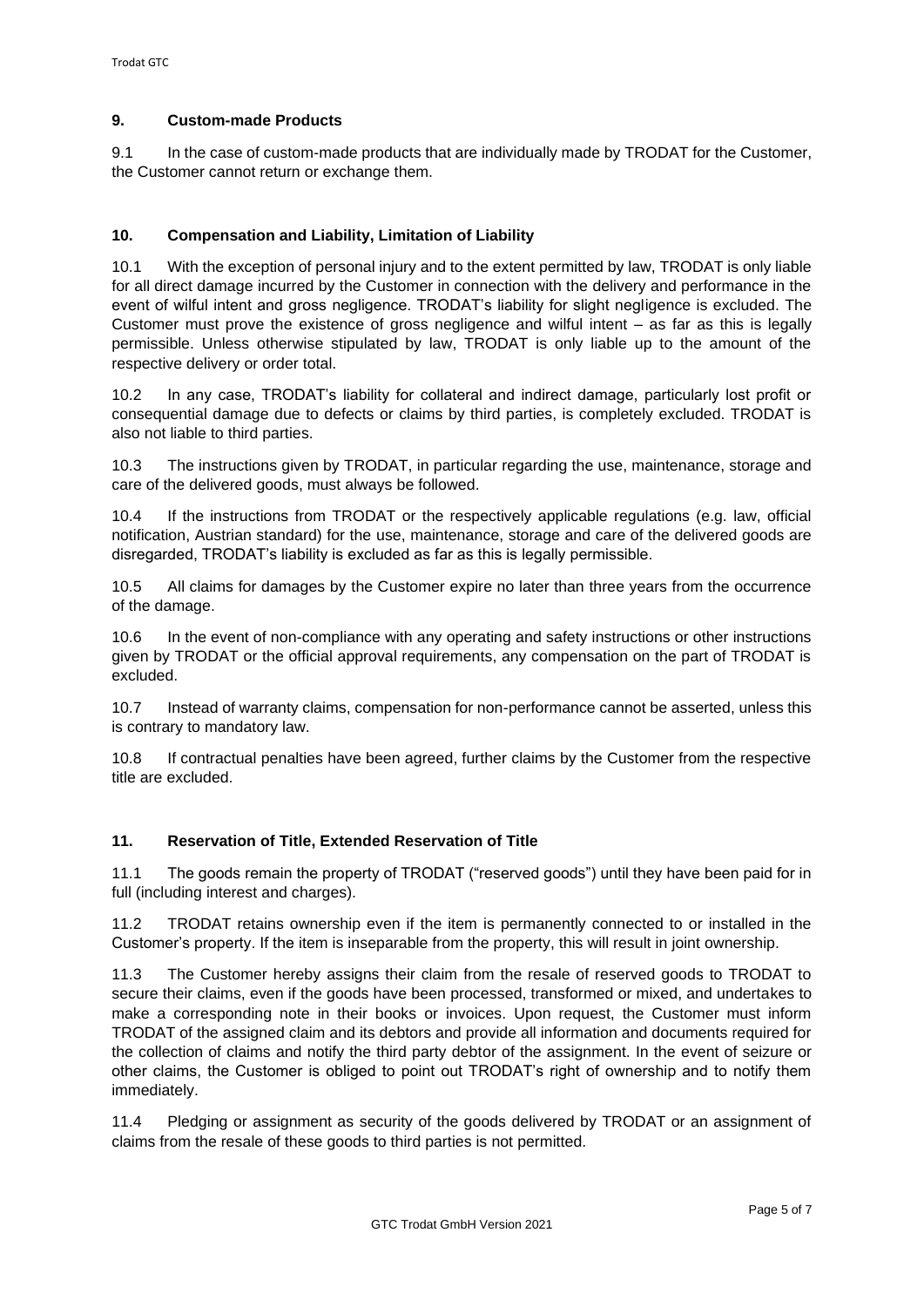# **12. Own and Third-party Copyright, Intellectual Property**

12.1 TRODAT reserves all industrial property rights and intellectual property rights, in particular to its products, software, manufacturing processes, user manuals, technical documents, catalogues, brochures, drawings, etc.

12.2 The Customer is not entitled to change the appearance of the goods. Furthermore, the Customer is not entitled to amend the brands or other trademarks of TRODAT, to detach them from the goods, packaging or accompanying documents or to use them.

12.3 For goods that are designed by the Customer or manufactured by TRODAT according to the Customer's specifications, the Customer guarantees freedom from third party rights or that the Customer has all necessary rights, patents, designs or other intellectual property rights. The same applies to all materials (for example, customization specifications) that the Customer sends to TRODAT. The Customer must fully support TRODAT in the event of a claim or legal action by third parties who claim that their rights have been violated and indemnify TRODAT in full.

12.4 If, in the course of the provision of services by TRODAT, doubts arise as to the existence of the necessary rights of the Customer and the Customer is not able to prove the rights, TRODAT is entitled to cancel the provision of services and refuse delivery. The Customer must reimburse TRODAT for costs and expenses incurred up to this point in time.

# **13. Confidentiality, Data Protection**

13.1 If the Parties exchange confidential information or personal data that is subject to national or European data protection regulations, they must conclude separate agreements.

13.2 TRODAT is entitled to save, send, revise and delete personal data of the Customer in the course of business transactions, insofar as this is necessary to fulfil the contractual relationship. TRODAT will comply with the necessary data security measures and confidentiality obligations according to §§ 14f Data Protection Act or ensure compliance with them. Separately concluded confidentiality agreements remain unaffected. Any questions about data protection should be directed to [data-protection@trogroup.com.](mailto:data-protection@trogroup.com)

# **14. Applicable Law, Place of Jurisdiction**

14.1 Only the substantive law of the Republic of Austria shall apply to the Contract, excluding the conflict rules and the UN sales law. This also applies to the question of conclusion of the Contract and the legal consequences of its aftermath.

14.2 The Parties will endeavour to amicably resolve any disputes arising from or about the implementation of the Contract. If an amicable agreement cannot be reached, all disputes or claims that arise from or in connection with the Contract, including disputes about its validity, infringement, dissolution or nullity, shall be decided by the court responsible for 4600 Wels (Austria) (place of jurisdiction). Regardless of this, however, TRODAT optionally has the right to sue the Customer in their place of business.

### **15. Final Provisions**

15.1 Should individual provisions of the Contract or these GTC be or become ineffective, the effectiveness of the remaining provisions shall not be affected. The ineffective provision shall be replaced by a valid one that comes as close as possible to the intended goal.

15.2 The Customer agrees that TRODAT may transfer the contractual relationship as a whole to another company that is directly or indirectly affiliated with TRODAT. From the written notification, the